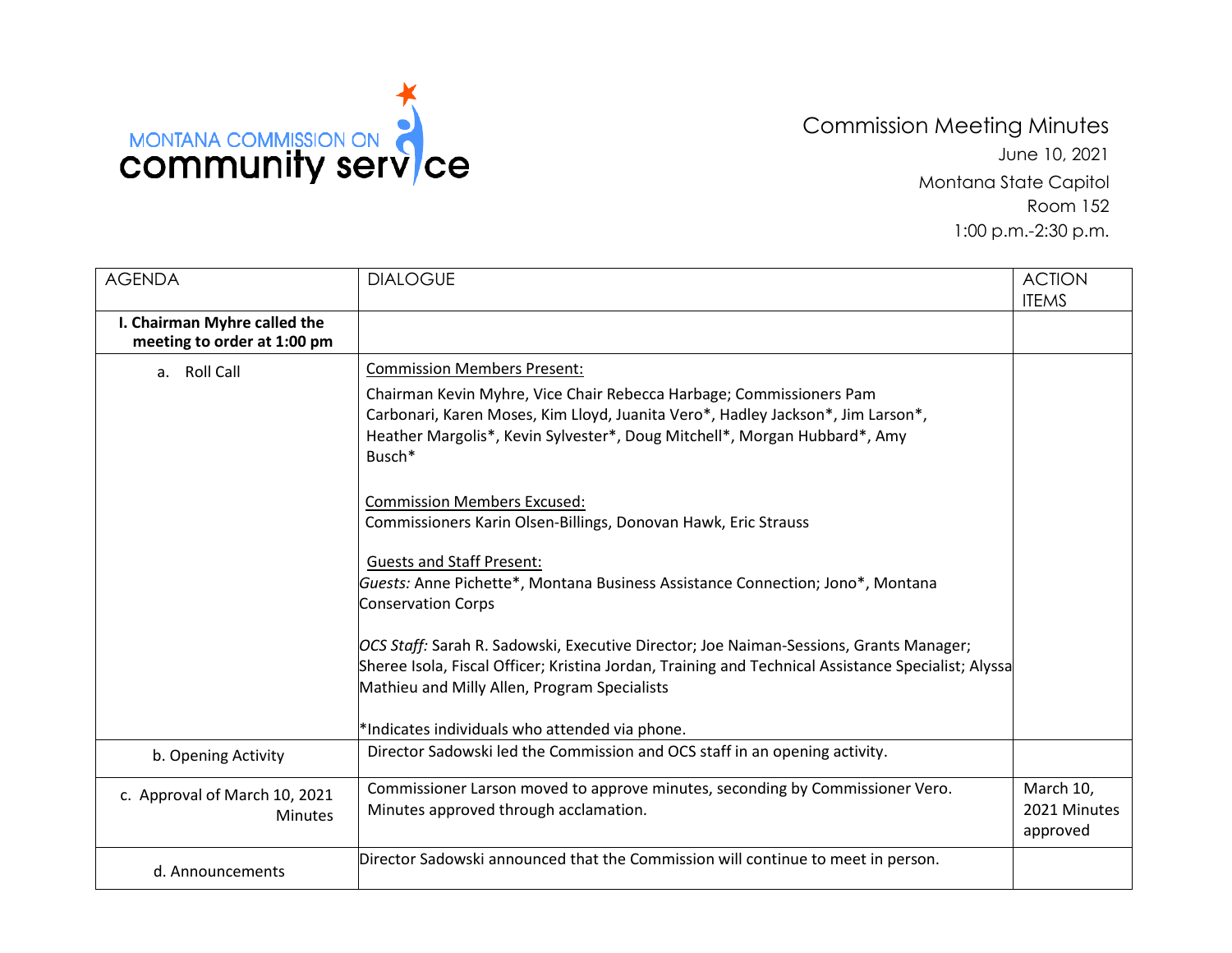| e. Commissioner<br>Reports, Updates, and<br>Volunteer Engagements      | Commissioner Moses says that MSU-Billings Foundation is working hard on scholarships and<br>has a new chancellor and athletic director. There will be a ribbon cutting for the new<br>Yellowstone Health building soon.                                                                                                                                       |  |
|------------------------------------------------------------------------|---------------------------------------------------------------------------------------------------------------------------------------------------------------------------------------------------------------------------------------------------------------------------------------------------------------------------------------------------------------|--|
|                                                                        | Commissioner Carbonari announced that Montana Food Bank Network closed on their<br>building, thanks to the generosity of Montanans. They handed out 3.3 million pounds of                                                                                                                                                                                     |  |
|                                                                        | food in 2020, and 1.9 million in 2019. They have engaged an architect and mechanical<br>engineers to repair and upgrade the building and look to becoming a distribution center.                                                                                                                                                                              |  |
|                                                                        | Commissioner Jackson states that Soft Landing Missoula is welcoming new refugee families<br>to town.                                                                                                                                                                                                                                                          |  |
|                                                                        | Vice Chair Harbage, who also serves on City of Helena Zoning Commission, informed<br>attendees that city boards across Montana have positions to fill and would love to have<br>service minded folks join.                                                                                                                                                    |  |
| II. AmeriCorps the Agency<br><b>Regional Office Update</b>             | Commissioner Busch anticipates American Rescue Plan dollars to be announced soon. The<br>Agency is working on its national 5-year strategic plan. They are incorporating everyone's<br>feedback from May into this plan.                                                                                                                                      |  |
|                                                                        | AmeriCorps.gov is going through updates to reflect feedback from grantees, making it more<br>accessible and user-friendly. Updates will continue and the Agency appreciates your<br>patience.                                                                                                                                                                 |  |
|                                                                        | The Mountain Region is hiring portfolio managers and other positions, more details in the<br>coming weeks.                                                                                                                                                                                                                                                    |  |
|                                                                        | AmeriCorps VISTA is developing new projects and changing existing programs, expanding in<br>new areas and directions to address critical needs. VISTA Summer Associates recruitment is<br>going on now; listings are live on americorps.gov. They will bring on 17 full time VISTAs in<br>June for a total of 43 VISTAS when combined with Summer Associates. |  |
|                                                                        | Area 2 RSVP out of Roundup was awarded an expansion grant to include Wheatland County.<br>Commissioner Busch is working with the director there as this expansion gets off the ground.                                                                                                                                                                        |  |
| III. Governor's Office of<br><b>Community Service</b><br><b>Update</b> |                                                                                                                                                                                                                                                                                                                                                               |  |
| a. ServeMontana                                                        |                                                                                                                                                                                                                                                                                                                                                               |  |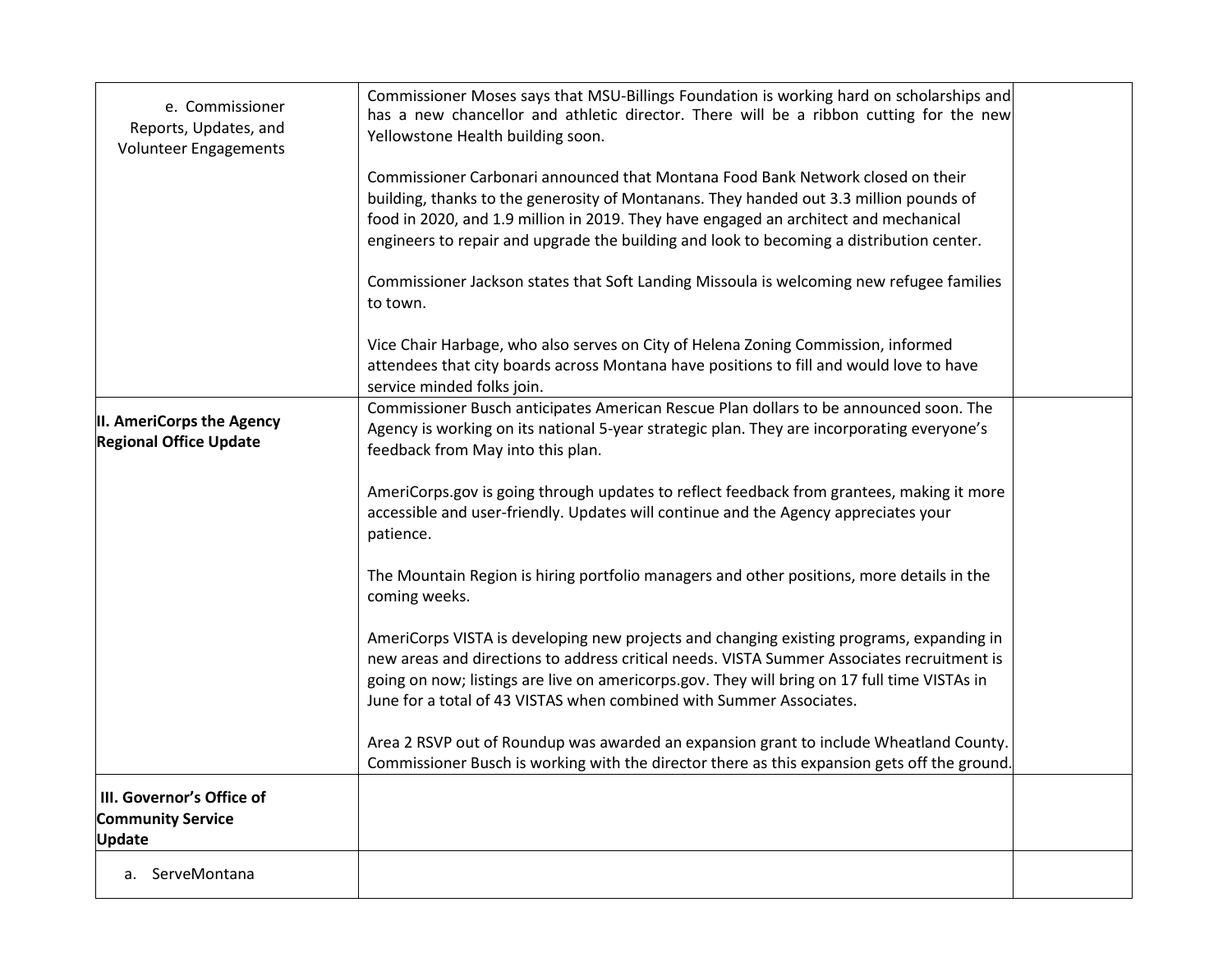| i. Office & General<br>Updates | Director Sadowski introduced Joe Naiman-Sessions as OCS's new Grant Manager; his<br>presence has made a great difference at OCS, and the team at OCS is now fully staffed.                                                                                                                                                                                                                                                                                                   |
|--------------------------------|------------------------------------------------------------------------------------------------------------------------------------------------------------------------------------------------------------------------------------------------------------------------------------------------------------------------------------------------------------------------------------------------------------------------------------------------------------------------------|
|                                | The State of Montana is running a return to work plan, bringing 50% back into the office.<br>OCS has 5 of 6 people in the office, safely exceeding that goal. Our building will be open to<br>the public soon, and folks are invited to visit.                                                                                                                                                                                                                               |
|                                | OCS has completed the FFY2021 AmeriCorps Grant cycle, including review of two Planning<br>Grants on May 19. Thank you to Commissioners Carbonari and Margolis for serving on the<br><b>Grant Review Workgroup!</b>                                                                                                                                                                                                                                                           |
|                                | Some Commissioners will complete their term July 1. Director Sadowski has reached out to<br>Lt. Governor Juras, and Commissioners whose term ends in July will be hearing from the<br>Boards and Appointments Advisor. Moving forward OCS will work to strengthen the<br>Commission as much as possible, e.g. through training and field mobilization with travel cost<br>support. It means a lot to AmeriCorps programs and members when Commissioners engage<br>with them. |
|                                | In May OCS participated in online input for the Agency Strategic Plan process. Where<br>appropriate, OCS will the 2022-2024 State Service Plan with the Agency Plan as much as<br>possible and are excited to grow the human services portion of our service portfolio.<br>Workforce development, homelessness, mental health, and suicide prevention are priorities.                                                                                                        |
|                                | The State Service Plan is under way with the launch of the Community Needs Assessment.<br>OCS will synthesize community priorities from the Community Needs Assessment, Agency<br>Focus Areas, and Governor Gianforte's priorities into the State Service Plan. After a draft is<br>created, we will send it to the Governor for approval.                                                                                                                                   |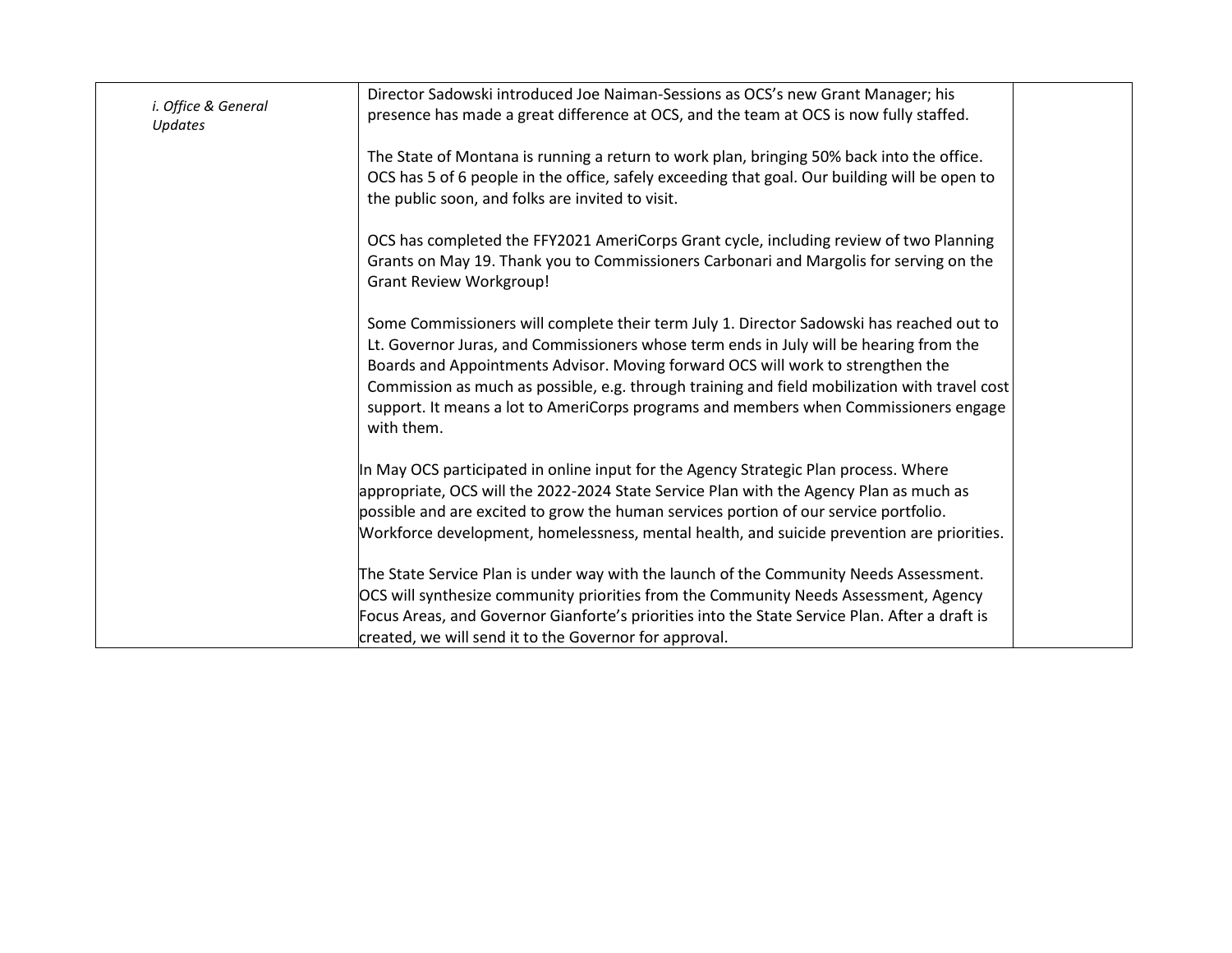| ii. Newsletter                    | Chair Myrhe and Vice Chair Harbage asked OCS to add all the Commissioners to the                                                                                                                                                                                                                                                  |  |
|-----------------------------------|-----------------------------------------------------------------------------------------------------------------------------------------------------------------------------------------------------------------------------------------------------------------------------------------------------------------------------------|--|
|                                   | newsletter subscription list, and they have been added.                                                                                                                                                                                                                                                                           |  |
|                                   |                                                                                                                                                                                                                                                                                                                                   |  |
|                                   | Milly Allen said OCS would like to share words about the importance of service from                                                                                                                                                                                                                                               |  |
|                                   | Commissioners and asks that Commissioners please reach out with inspirational                                                                                                                                                                                                                                                     |  |
|                                   | national and community service stories that can be included in the newsletter and, on                                                                                                                                                                                                                                             |  |
|                                   | social media.                                                                                                                                                                                                                                                                                                                     |  |
| iii. State Service Plan,          |                                                                                                                                                                                                                                                                                                                                   |  |
| <b>Community Needs Assessment</b> | Milly Allen reports that the Community Needs Assessment just broke 150 responses,                                                                                                                                                                                                                                                 |  |
|                                   | bringing us to 15% of our goal of 1,000 responses. Hearing from Montanans is crucial to                                                                                                                                                                                                                                           |  |
|                                   | creating a responsive State Service Plan. OCS needs help sharing the Community Needs                                                                                                                                                                                                                                              |  |
|                                   | Assessment and asks that Commissioners take it themselves and share it with their                                                                                                                                                                                                                                                 |  |
|                                   | networks.                                                                                                                                                                                                                                                                                                                         |  |
|                                   | The Community Needs Assessment can be accessed at serve.mt.gov; a popup with a big                                                                                                                                                                                                                                                |  |
|                                   | eared deer connects people to the anonymous survey.                                                                                                                                                                                                                                                                               |  |
| iv. Gift of Life Awards           | Alyssa Mathieu says OCS enjoyed the annual Gift of Life event virtually on April 29.                                                                                                                                                                                                                                              |  |
|                                   | Governor Gianforte shared a video message for families. The Gift of Life Awards are in                                                                                                                                                                                                                                            |  |
|                                   | partnership with LifeCenter Northwest, and we look forward to hosting this event in                                                                                                                                                                                                                                               |  |
|                                   | person in April 2022.                                                                                                                                                                                                                                                                                                             |  |
| v. ServeMontana Awards            |                                                                                                                                                                                                                                                                                                                                   |  |
|                                   | The biggest upcoming event for OCS is the ServeMontana Awards. Alyssa thanks the                                                                                                                                                                                                                                                  |  |
|                                   | Commissioners who served on the ServeMontana Awards Workgroup. The Governor                                                                                                                                                                                                                                                       |  |
|                                   | approved the workgroup's selection of five individuals and two organizations. The                                                                                                                                                                                                                                                 |  |
|                                   | Commission is invited to attend the event on June 25. Alyssa will send an email with                                                                                                                                                                                                                                              |  |
|                                   | detailed information.                                                                                                                                                                                                                                                                                                             |  |
| b. Financial                      | Sheree Isola reports that our general fund was decreased by \$10,000. Next year we will                                                                                                                                                                                                                                           |  |
|                                   | have restored \$3,500 of that \$10,000.                                                                                                                                                                                                                                                                                           |  |
|                                   |                                                                                                                                                                                                                                                                                                                                   |  |
|                                   | Commissioner Margolis asked if this was done across the board. Sheree said this was a                                                                                                                                                                                                                                             |  |
|                                   | decision made by Legislature and several agencies experienced budget cuts.                                                                                                                                                                                                                                                        |  |
| c. AmeriCorps                     |                                                                                                                                                                                                                                                                                                                                   |  |
|                                   |                                                                                                                                                                                                                                                                                                                                   |  |
| i. General Updates                | Joe Naiman-Sessions is happy to be here at the table with the Commission, and OCS and                                                                                                                                                                                                                                             |  |
|                                   | looks forward to the upcoming program year.                                                                                                                                                                                                                                                                                       |  |
|                                   |                                                                                                                                                                                                                                                                                                                                   |  |
|                                   |                                                                                                                                                                                                                                                                                                                                   |  |
|                                   |                                                                                                                                                                                                                                                                                                                                   |  |
|                                   |                                                                                                                                                                                                                                                                                                                                   |  |
|                                   | based in Montana.                                                                                                                                                                                                                                                                                                                 |  |
|                                   |                                                                                                                                                                                                                                                                                                                                   |  |
|                                   | Montana State Parks AmeriCorps and Justice for Montanans were both funded                                                                                                                                                                                                                                                         |  |
|                                   |                                                                                                                                                                                                                                                                                                                                   |  |
| ii. Competitive Grants            | Joe reports that Montana Conservation Corps was granted National Direct funding and<br>in January 2022, will no longer be a subgrantee of OCS. This enables MCC to easily serve<br>across state borders. To the best of our knowledge, they are the first national direct<br>competitively this year, freeing up formula funding. |  |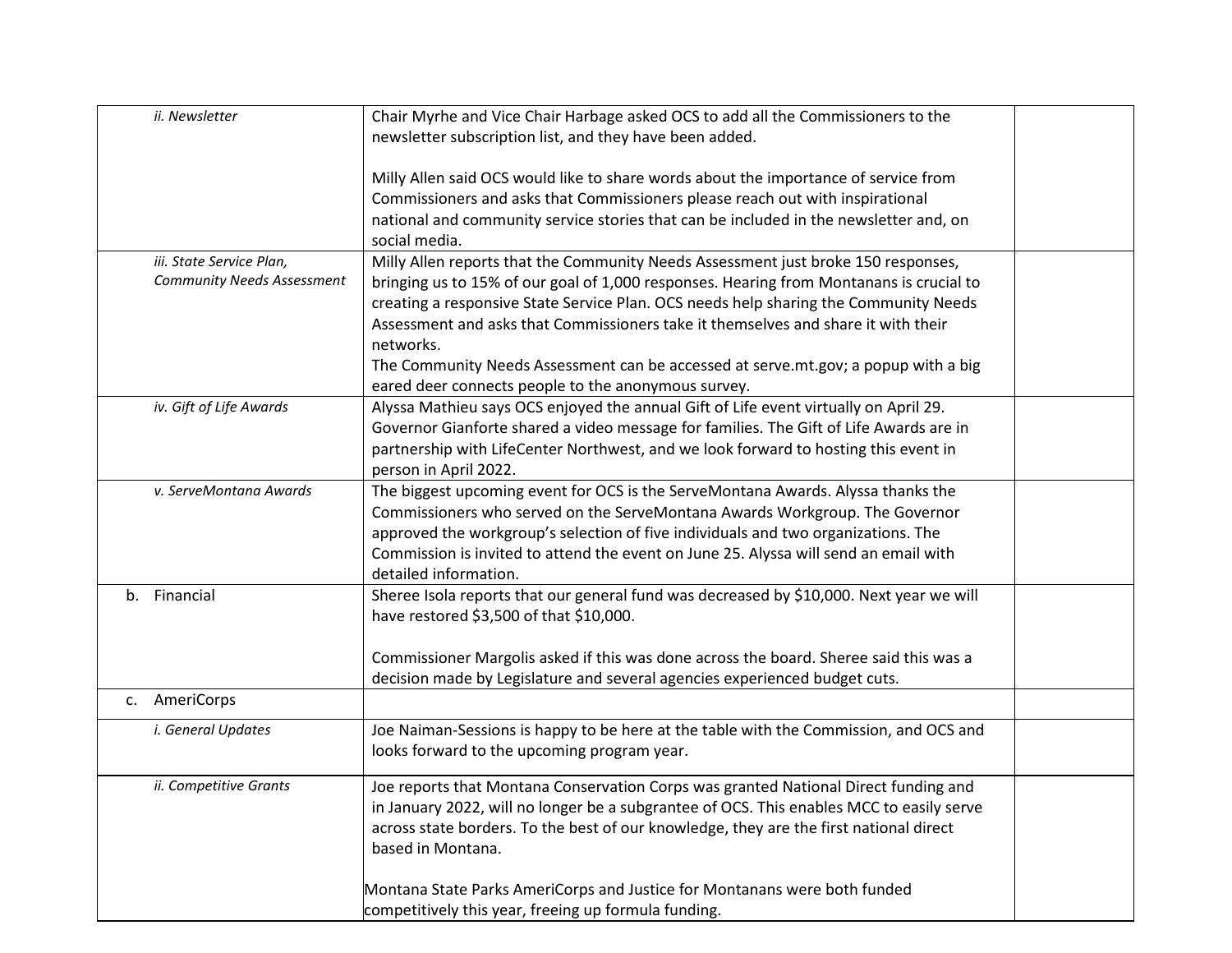| iii. Formula Grants                   | This year, OCS has \$763,856 in formula allocation. The Workgroup recommended<br>expanding Richland County Communities in Action Corps to 27 MSY from 15; they have<br>great ideas for filling those member slots and are securing new host sites. As a<br>successful program focused on human services, this is the perfect time for them to<br>expand.<br>Two planning grants were received and recommended as well. Montana Business<br>Assistance Connection seeks to plan workforce navigators/workforce development and<br>Montana Association of Conservation Districts seeks to plan to improve soil health in |  |
|---------------------------------------|------------------------------------------------------------------------------------------------------------------------------------------------------------------------------------------------------------------------------------------------------------------------------------------------------------------------------------------------------------------------------------------------------------------------------------------------------------------------------------------------------------------------------------------------------------------------------------------------------------------------|--|
|                                       | rural and agricultural communities. OCS created placeholder grants (11.7 at \$16,300<br>cost per) to direct funds to existing programs; program directors were excited to hear<br>that on yesterday's call.                                                                                                                                                                                                                                                                                                                                                                                                            |  |
| iv. Grant accessibility               | Sheree Isola, Kristina Jordan, and Joe Naiman-Sessions attended America's Service<br>Commissions' Grantmaking Bootcamp and came out of it with new ideas to make grants<br>more accessible. OCS will develop and implement a planning grant concept paper that<br>will be accepted year-round, ensuring we can help interested parties develop their idea.<br>Joe is working with Kristina to put together pre-application training, which will cover                                                                                                                                                                  |  |
|                                       | topics like choosing the right stream of service and designing AmeriCorps programs.                                                                                                                                                                                                                                                                                                                                                                                                                                                                                                                                    |  |
| v. Accommodation Assessment<br>Report | Kristina Jordan reported that the 13 <sup>th</sup> annual Accommodation Assessment had 483<br>respondents as of June 10. The assessment asks members if requested accommodations<br>were made available to them, and if those accommodations helped them fully<br>participate in their programs.                                                                                                                                                                                                                                                                                                                       |  |
|                                       | Fewer respondents were aware of accommodations available to them this year - only<br>58.2%. We think this may be due to online orientations and will work with program<br>directors to increase awareness among members. Four respondents indicated they<br>requested accommodation; 3 said it was provided and it helped them fully participate in<br>their programs, and the fourth person answered N/A to this. Please reach out to Kristina<br>with questions.                                                                                                                                                     |  |
| <b>IV. New Business</b>               | Chair Myrhe says that new commissioner orientation is October 7 or around then and<br>encouraged current Commissioners and others to attend. It will be for about two hours<br>with lunch provided, then the Commission meeting will begin at 1p.                                                                                                                                                                                                                                                                                                                                                                      |  |
| V. Public Comment                     | Jono McKinney, Montana Conservation Corps: After 27 years, MCC is now a National<br>Direct program. Jono emphasizes this does not change MCC's standing or relationship<br>here in Montana and looks forward to being partner with the Commission and is excited<br>for flexibility to serve neighboring states.                                                                                                                                                                                                                                                                                                       |  |
|                                       | Chair Myrhe happy to have MCC in Lewistown next year and congratulates them on this                                                                                                                                                                                                                                                                                                                                                                                                                                                                                                                                    |  |